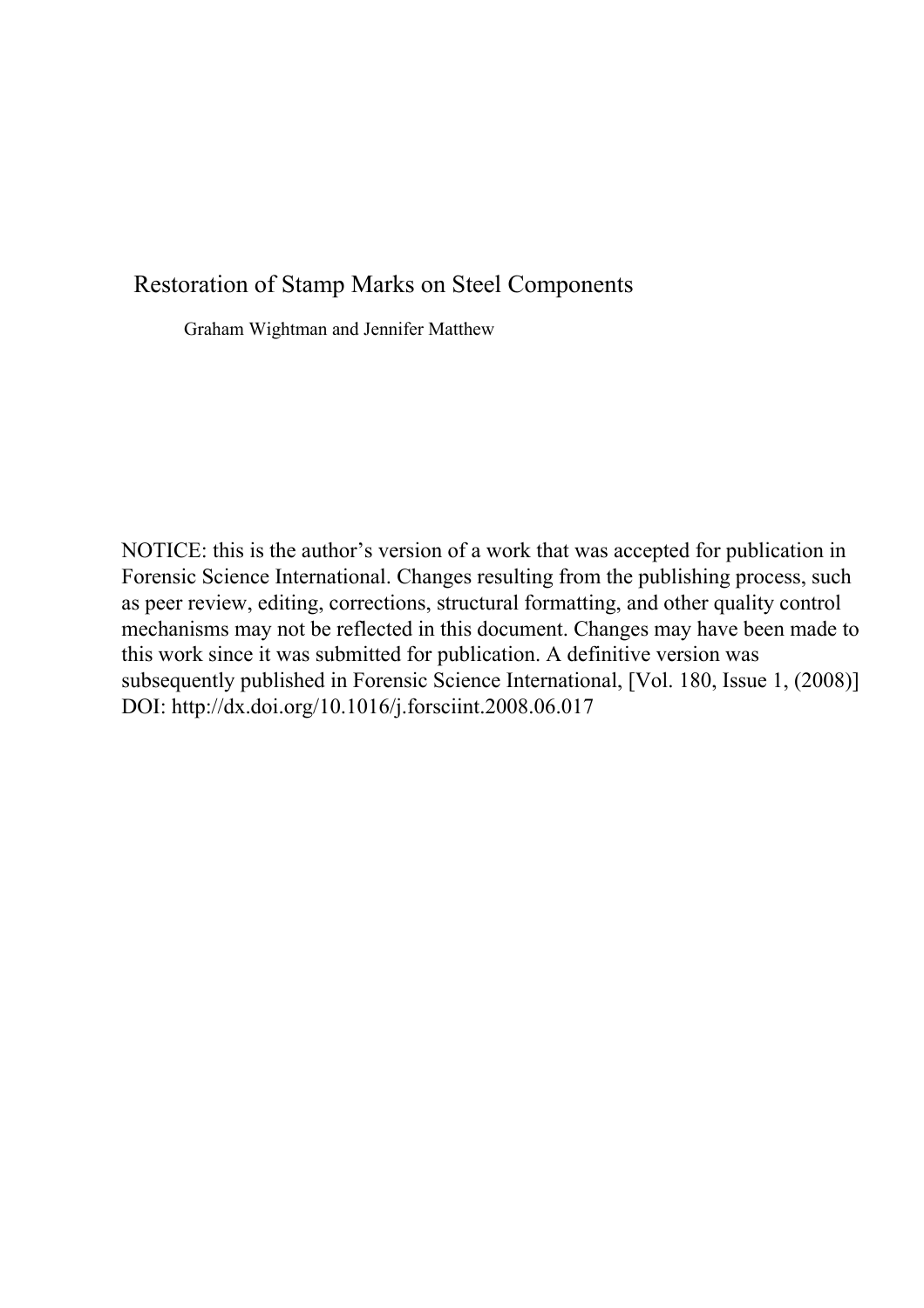#### **Restoration of Stamp Marks on Steel Components**

#### **By Graham Wightman and Jennifer Matthew**

School of Contemporary Sciences, University of Abertay Dundee, Bell Street, Dundee. DD1 3HG Scotland Telephone: +44 382 308659 Fax: +44 382 308104 e-mail: g.wightman@abertay.ac.uk

## **Abstract**

Stamp marks are used as a unique identification for a range of items, but these can be erased for criminal activities. Erased marks can sometimes be recovered by etching or magnetic means. The present study looked at the application of Fry's reagent to recover erased marks from steel. The investigation also demonstrated that Fry's reagent can deteriorate on storing and requires a longer etching time.

The effect of different applied forces of stamping was investigated, and the depth of the underlying deformation was determined by etching with varying degrees of metal removal. The amount of metal needing to be removed depends on the force applied to the die. Metal removal also affects the time needed for recovery. The underlying structural change remains as a hidden identification mark, and could potentially be used by manufacturers as an unseen identifier.

## **Keywords**

Erased marks, recovery, etching, restoration of stamp marks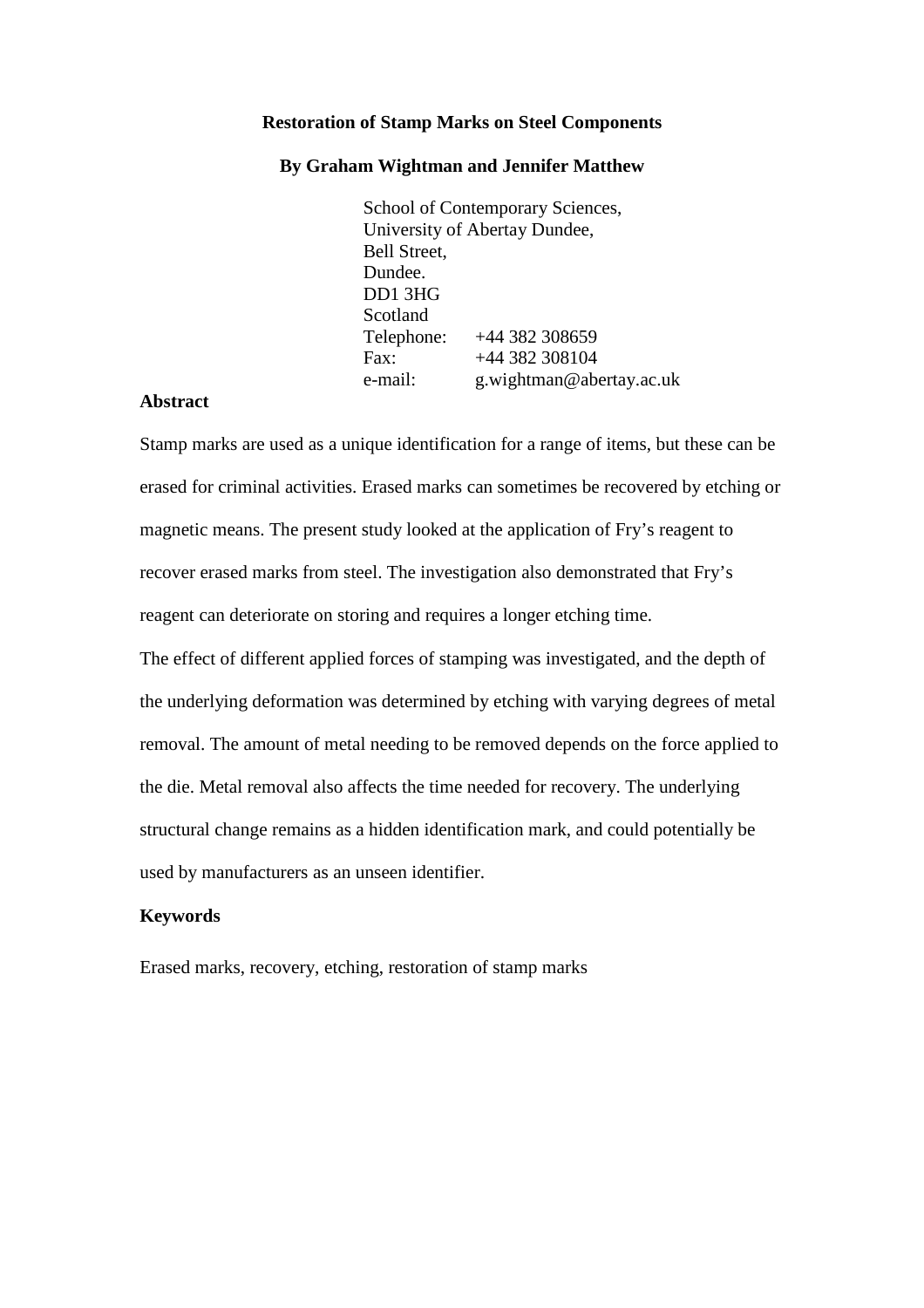## **Introduction**

Identification marks are imprinted on a range of components and items. However, the criminal fraternity will try to remove these identification marks either to avoid association with the item (e.g. firearms) or to produce a false identification mark for onward sale (e.g. VIN cloning of vehicles). The techniques used include filing, grinding, over-stamping, drilling, welding etc.[1] Forensic examination can, however, recover the erased mark in some circumstances, allowing the source of the item to be traced.

Recovery depends on a number of issues, not least being the material substrate and the technique originally used for imprinting. Die stamping is most common, although roll pressing and embossing can also be used to produce an imprint on the surface of the substrate. In recent times laser etching has been developed, and other methods such as hot stamping; engraving and adhesive labels are also used. Modern advances in labelling mean that micro-chipping or RFD implants may be used in the future for unique identification, but current and historic practice has predominantly been die stamping.

In die stamping plastic deformation occurs leaving a void or impression in the shape of the die. The forces required to deform the metal result in an underlying region of strain and modified crystal structure that can often be recovered by careful etching. A similar effect can occur in polymers and the strain can be revealed by localised swelling when a solvent is applied, or by dye penetration. [2] However, recovery is complicated as the polymer has little underlying crystallinity, and being softer it is easier to remove the original markings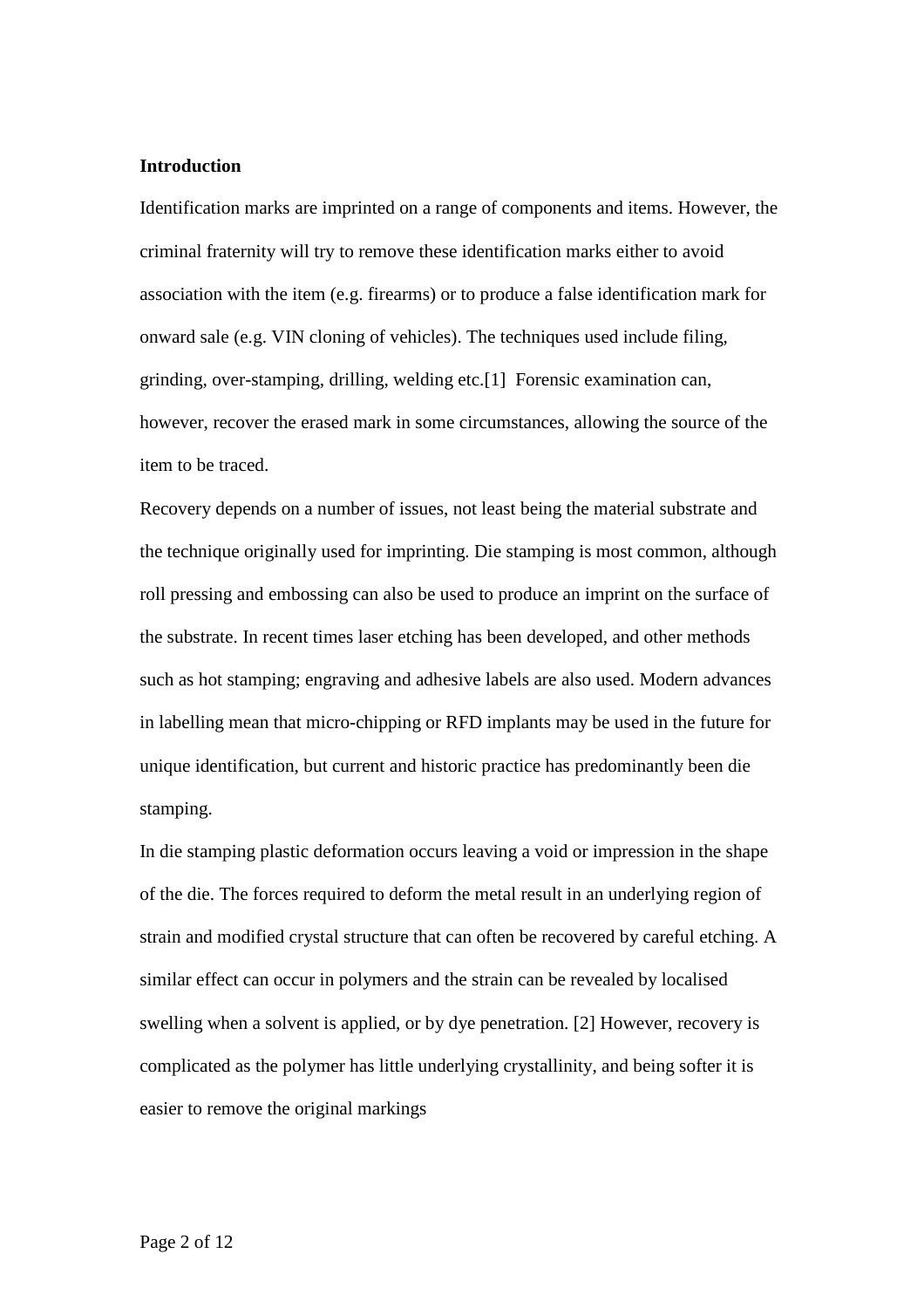Recovery of erased marks from metals depends on the metal substrate [3]. Steel alloys are commonly encountered materials in forensic cases due to the mechanical properties of steel, and Fry's reagent has been shown to be a good reagent for recovery [3]. Commercially, Fry's reagent is sold to forensic teams in the UK as a reagent for erased mark recovery.

In 1987 Turley [4] carried out an extensive study of the recovery of erased marks in steel and little further work has been published since then because` the technique is well established. However, Turley's experiments only considered the depth of penetration and did not consider the force required to produce plastic deformation. The present study was therefore carried out to look at the effect of the original stamp force on the ability to recover erased marks.

### **Method.**

**First Series**. A series of mild steel discs were cut for the first set of experiments and a series of Charpy notch test specimens were used in a second series of tests. To ensure consistent imprints were obtained, the disc was imprinted by a single letter steel die using a press. Forces of 20, 30 and 40 kN (2, 3, and 4 tons) were applied. Below 20 kN little imprint was made and above 40 kN the letter was fully immersed in the metal and the shaft of the die started to contact the metal disc. Different letters were used to ensure there was no observer bias looking for a particular combination of letter strokes. This is important as partial recovery can lead to misjudgement of the letter involved.

The disc thickness was measured using vernier callipers and the disc was filed to erase the letter. The new depth was measured to determine the die penetration, and further filing continued until the pre-chosen depth below the imprinted letter was achieved. The disc was then polished on a series of silicon carbide grits to remove the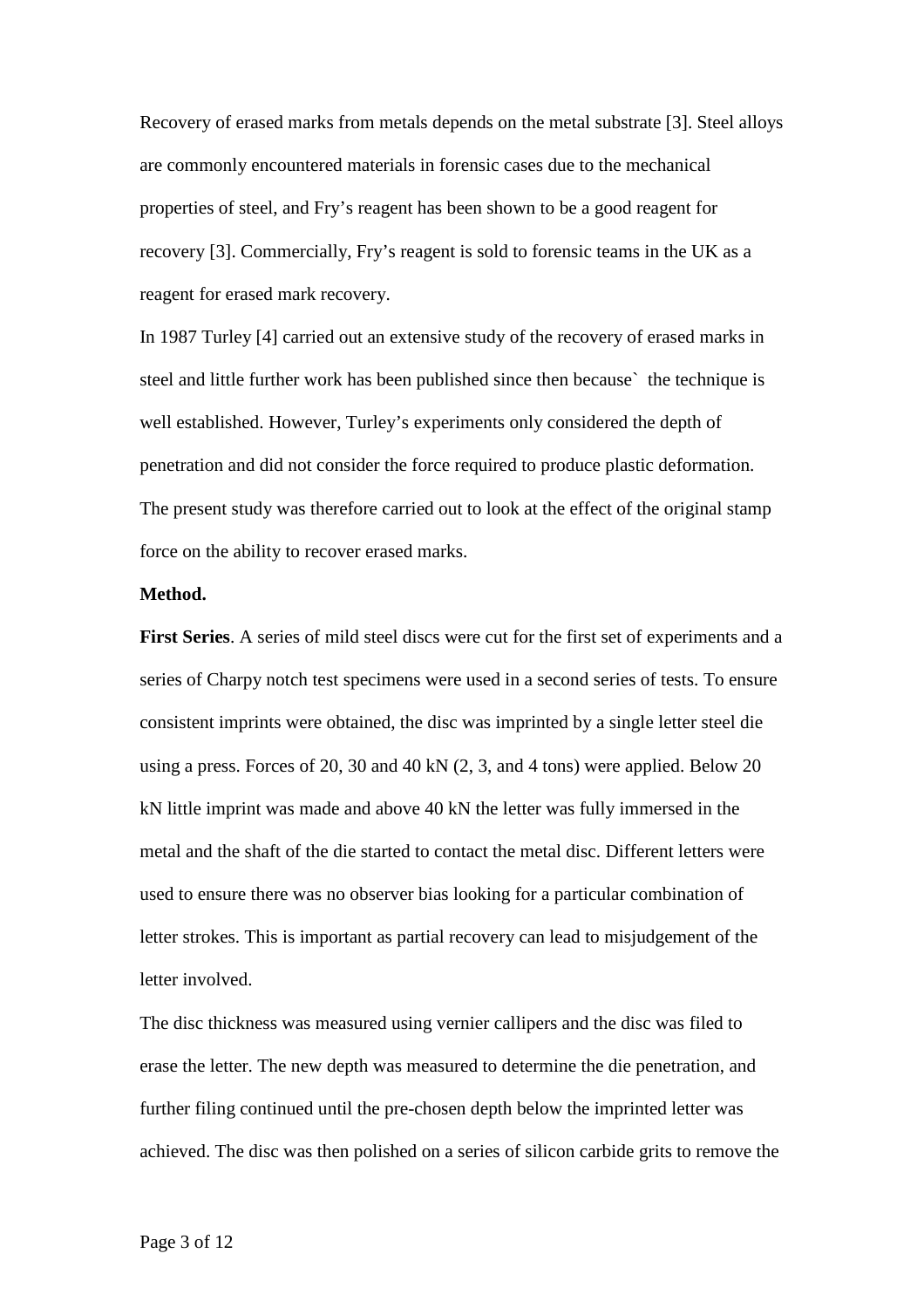file marks since it is well known that surface preparation is important in achieving good recovery. In the present study, though, we did not find that we needed to use diamond paste or a pre-etch in order to achieve good results.

The disc was etched with Fry's reagent (90g of Copper Chloride, 120ml of concentrated Hydrochloric Acid and 100ml of water) for a period of time. The sample was kept under a watch glass to avoid evaporation and periodically fresh reagent was added. Approximately every hour the specimen was rinsed with methanol (to avoid copper deposition) and observed. If no recovery was achieved after 9 hours the test was terminated.

**Over-Stamped Items**. In order to confirm that recovery can be achieved from overstamped items, two tests were carried out where a chisel was used to deface the imprint. Whilst it is common for serial numbers to be filed off, it is becoming more common for the numbers to be obliterated in this destructive fashion. The criminal thinks that if the number is no longer legible then there is no chance of anyone else ever reading it. However the results from the tests in this section show that this is not necessarily the case. After removing 1.6 mm of metal (0.6 mm to remove the original imprint and a further 1 mm), the discs were etched as normal and the imprint was recovered. In practice, less metal would normally be removed during the sample preparation before etching.

**Aging of Reagent**. It was noticed that Fry's reagent appeared to be less reactive after storage, even though it was stored in a dark cupboard in a sealed container.. Precautions had been taken to prevent contamination, evaporation, crystallisation, photo-degradation or oxidation taking place, and it was decided to investigate this phenomenon. A series of discs were stamped at 30 kN (3 tons) and abraded to 0.5 mm below the imprint. A clean Pasteur pipette was used to extract etch reagent and a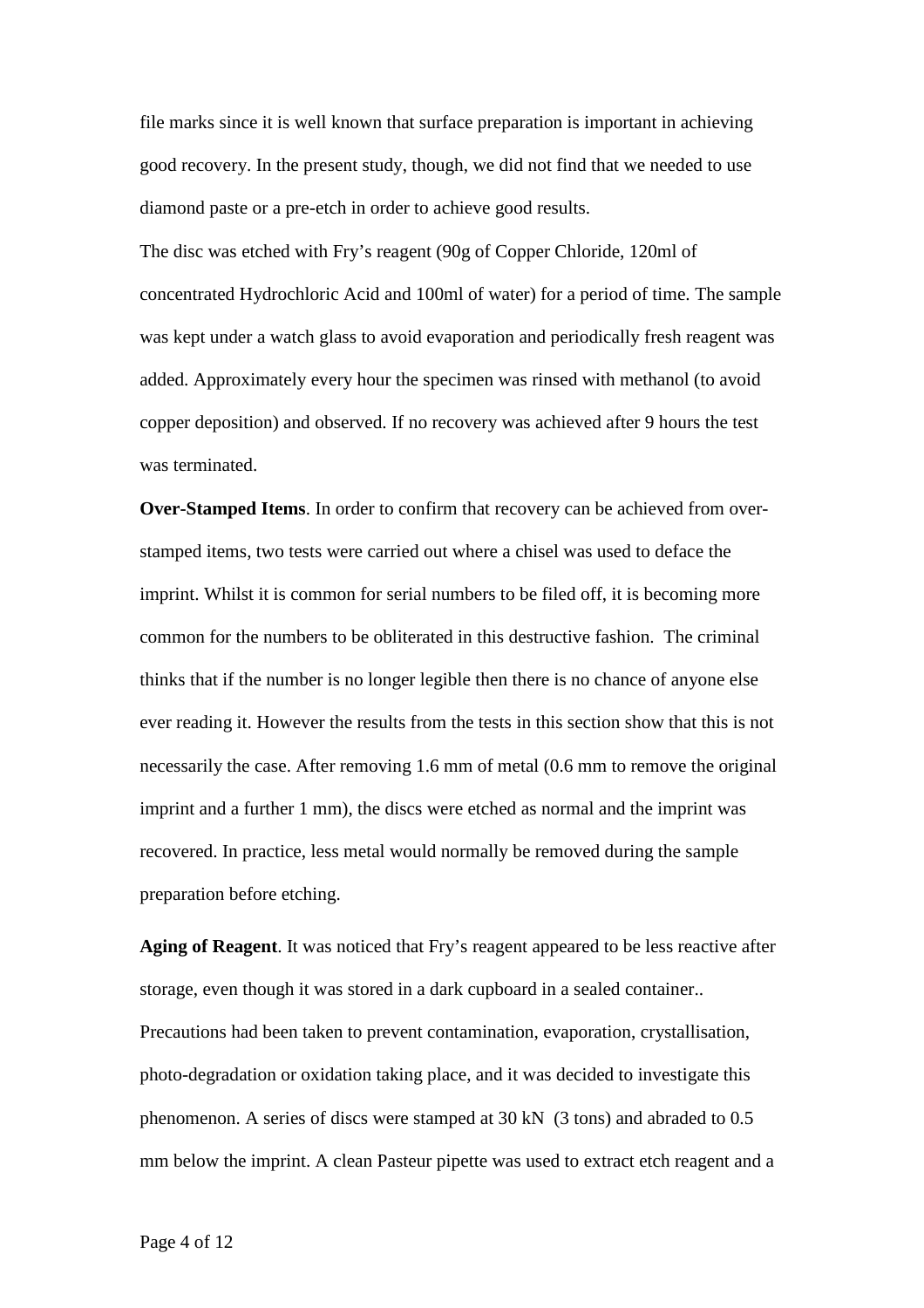different disc was etched using the same batch of reagent after 1, 2, 3, and 4 weeks. The disc was regularly removed from the etch solution and it was noted whether any recovery was visible. A slight increase in etch time was required from 95 to 115 minutes. For this test the conditions were chosen so that recovery would be rapid in order to allow regular observation of the sample. The results appeared to confirm that some degradation can occur, but further study is required.

**Second Test Series.** Finally, a series of tests were carried out using Charpy notch samples with aligned grains. Different forces were applied to four imprints on the same sample, all were filed or ground to the same degree, and each was etched for the same time period. The purpose of this experiment was to observe recovery from a different steel. This test does not indicate the maximum recovery depth, and multiple tests would be needed to achieve that. However, it did confirm observations made on the original discs, and demonstrated the effect of deformation of the metal grains.

### **Results**

**Depth of Impression**. The depth of impression was recorded by measuring how much material had to be removed to obliterate the mark. It was, however, noticed under the optical microscope that burrs of metal from filing tended to infill the groove and weld together (Figures 2a, and 2b)

This appeared to be more of a problem with imprints made with low applied force, possibly because the metal burrs stay attached to the metal surface and a shallower depression is easier to in-fill, but this could not be confirmed. A consequence from a forensic point of view is the criminal is likely to believe the mark is obliterated, but during the etching stage liquid can penetrate and remove this infill and produce a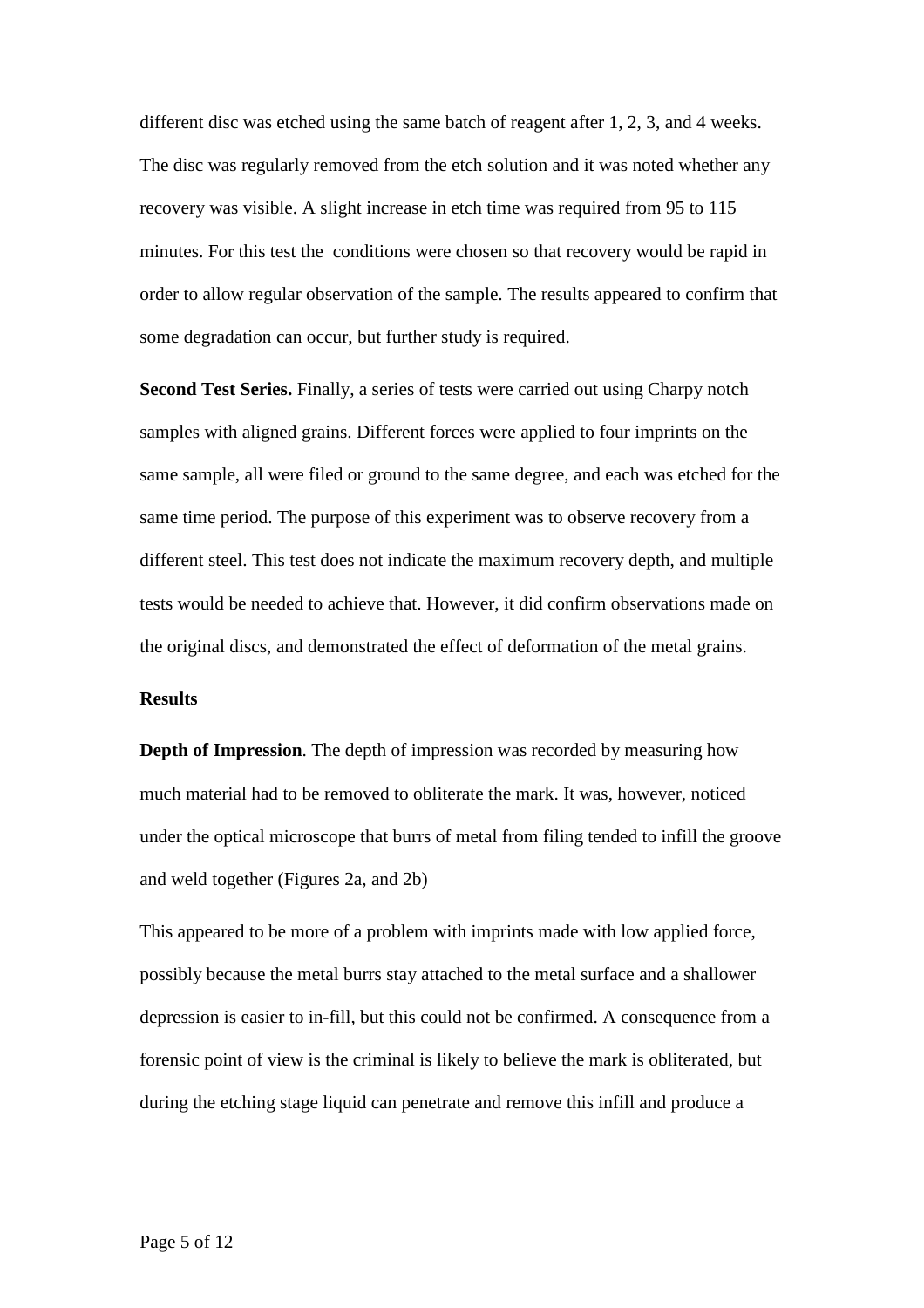sharper mark. Figure 3 shows the appearance of the letter V with etching of the strained area visible, but a much clearer mark where the in-filled impression was.

Figure 4 shows the measured depth of metal that needed to be removed in order to obliterate the imprint and corresponds with the imprint depth. From the graph it can be seen that there is a difference between the two series, probably due to the different yield strengths of the two materials.

**Depth At Which Recovery Is Still Achievable**. The results of the etching tests are shown in Table 1 and show that the greater the applied force the deeper the impression. As already noted, below 20 kN little impression was made and above 40 kN the main body of the die started to make an impression.

| Applied  | Imprint  | <b>Additional Metal Removal</b> |       |                |          |                |                |                |
|----------|----------|---------------------------------|-------|----------------|----------|----------------|----------------|----------------|
| Force kN | Depth mm | mm                              |       |                |          |                |                |                |
|          |          | 0.25                            | 0.50  | 0.75           | 1.00     | 1.25           | 1.50           | 2.0            |
| 20       | 0.1      | Yes                             | Yes   | N <sub>o</sub> | Yes      | N <sub>o</sub> |                | N <sub>o</sub> |
|          |          | (4)                             | (2,7) | (3)            | (5)      | (6)            |                | (1)            |
| 30       | 0.3      |                                 | Yes   | Yes            | Yes      | Faint          | N <sub>o</sub> |                |
|          |          |                                 | (8)   | (9)            | (10)     | (11)           | (12)           |                |
| 40       | 0.6      |                                 |       | Yes            | Yes      | Very           | N <sub>o</sub> |                |
|          |          |                                 |       | (13)           | (14, 17) | faint          | (16)           |                |
|          |          |                                 |       |                |          | (15)           |                |                |

 $Yes = successful recovery. No = no recovery. (a) indicates sample number$ 

Table 1: Ability to Recover Erased Mark Under Different Conditions.

**Effect of Storage Of Reagent.** The results of etching time over a four-week period during which the reagent was stored in a cupboard are given Figure 5.

## **Discussion**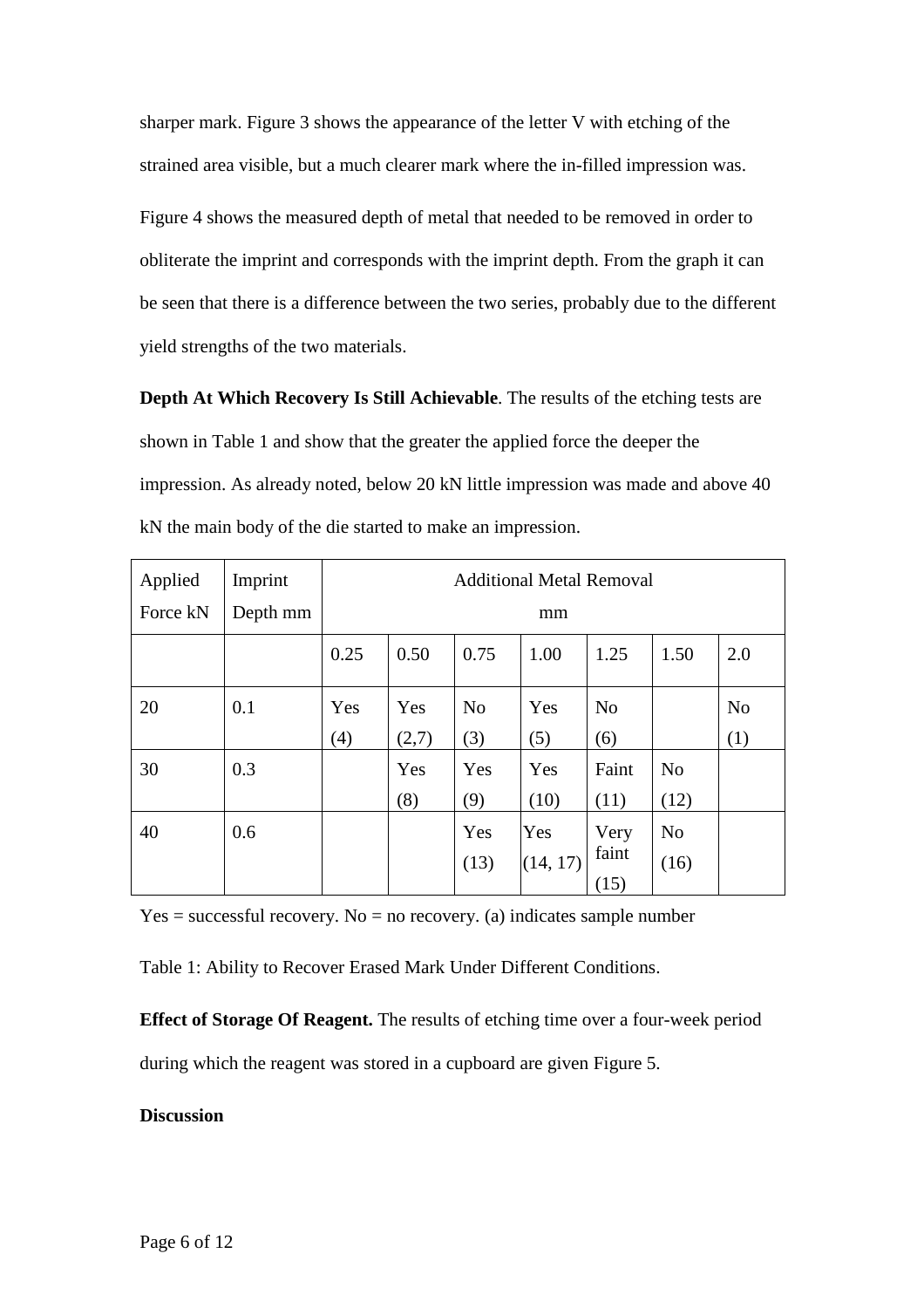**Correlation of Penetration Depth And Applied Force**. Turley's work showed a correlation between depth of stamp and the maximum depth at which restoration could be achieved, and found that the greater the initial penetration the greater the depth at which the stamp mark could be recovered. Furthermore, Turley showed that this was a decreasing correlation i.e. the doubling the stamp depth would not double the distance at which the mark could be recovered. From a forensic point of view this provides a useful guideline on the feasibility of recovering an erased mark: if the original depth is known and the degree of metal removed is known, then the feasibility of recovering a mark can be predicted.

However, Turley's work did not address the force initially applied to produce the stamp mark, although there is some hint of this in the differences he observed between different grades of steel. This issue is of relevance in forensic recovery since the greater the underlying deformation, the greater the possibility of recovering a mark. Indeed, the possibility exists of producing an invisible identification mark by stamping and erasing the surface mark, and having a second hidden mark if the original is defaced, though modern alternative tagging techniques are probably easier to apply. In the current study we used the applied force during stamping as our variable. Above a threshold value for the applied force, increasing the force increases the depth of the stamp mark. However, at higher forces the increase in stamp depth is limited because the main body of the die comes into contact with the sample.

**Possible Model Of Deformation.** In figure 6, A represents the depth of the imprint and B shows the depth of underlying distortion. Within the metal we have both plastic and elastic behaviour opposing the die. For simplicity in these diagrams the flow of the metal and subsequent distortion of the overall shape has been ignored. Instead curved lines are drawn to indicate the boundary between plastic and elastic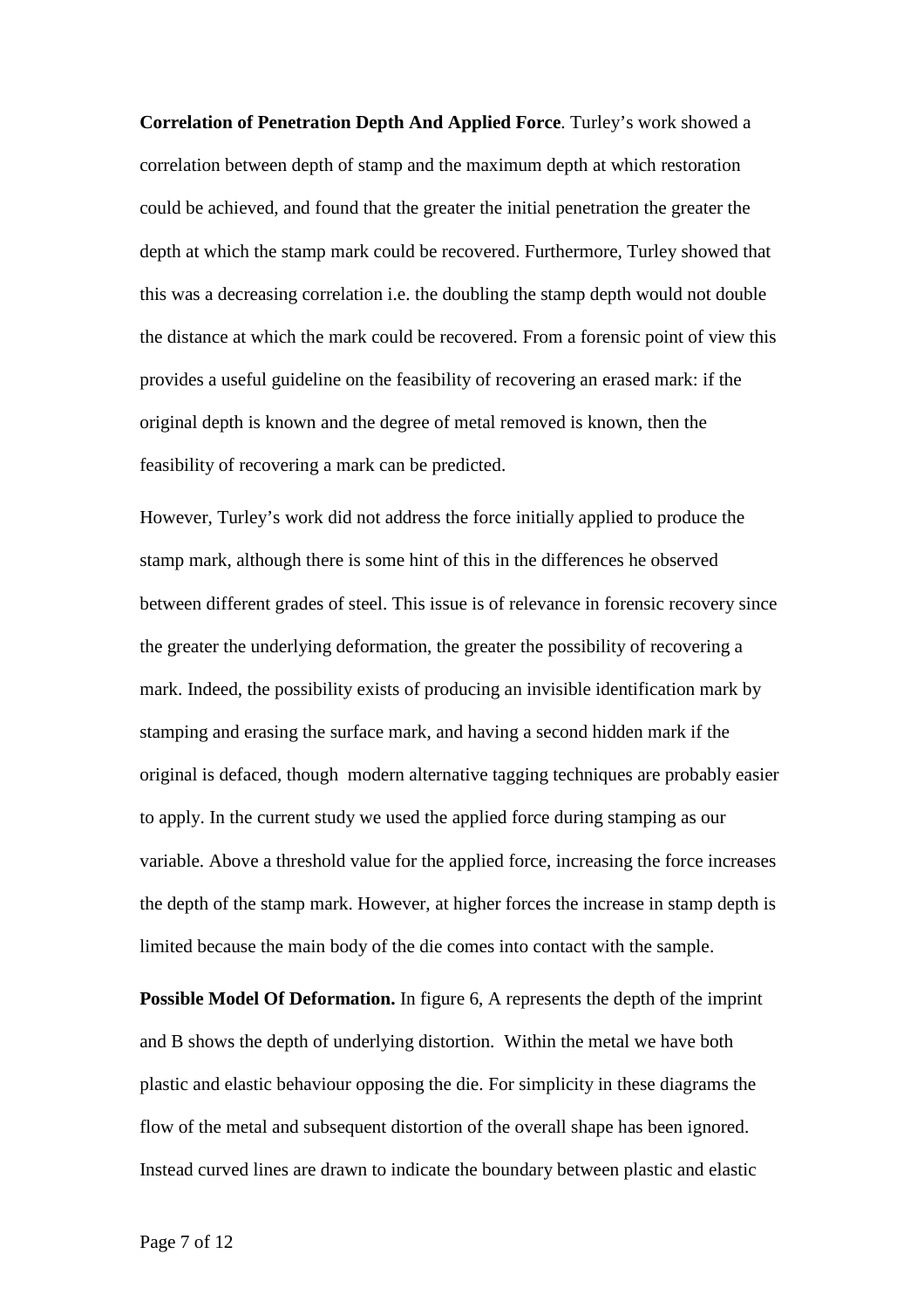behaviour in the metal. As the applied force increases this boundary is extended, and at this boundary the elastic behaviour of the metal is opposing the applied stress. Within this deformation zone of plastic behaviour there will be a change in crystallinity that can be revealed by etching.

In the present study the dimensions of the dies and imprints could not be determined directly due to the small size and complex shape, and photomicrographs were used to determine the imprint dimensions. Where the base of the die had made an imprint this was measured both by vernier callipers and on the photograph to confirm the validity of the measurements.. Typically the tip of the letter was 0.3 mm wide and slightly less than 10 mm long, and when the die made a full imprint the width was 1 mm wide. Alternative methods of imprint measurement were tried such as impressions in soft materials and ink printing, but these alternatives were unsuccessful.

Taking the die as a truncated pyramid, it is possible to calculate the pressure applied on the tip of the letter, and on the base of the die (the two limiting cases). At 10 kN (the lowest force used in this study) the tip of the letter this would experience 1000 MPa, which is well in excess of most steel yield strengths. Even when the force is applied over the surface area of the base of the die, it is still in excess for many steels. Plastic deformation will therefore occur, and deformation will result that can be revealed by etching: the region of elastic behaviour is unlikely to be revealed by etching.

The transmission of stress will be in various directions depending on grain boundary alignments etc and the shape of this boundary will be complex, but for an initial assessment it was considered as a sphere. If the yield stress (elastic/plastic boundary) is at the surface of this sphere, then an estimate can be made of the size of this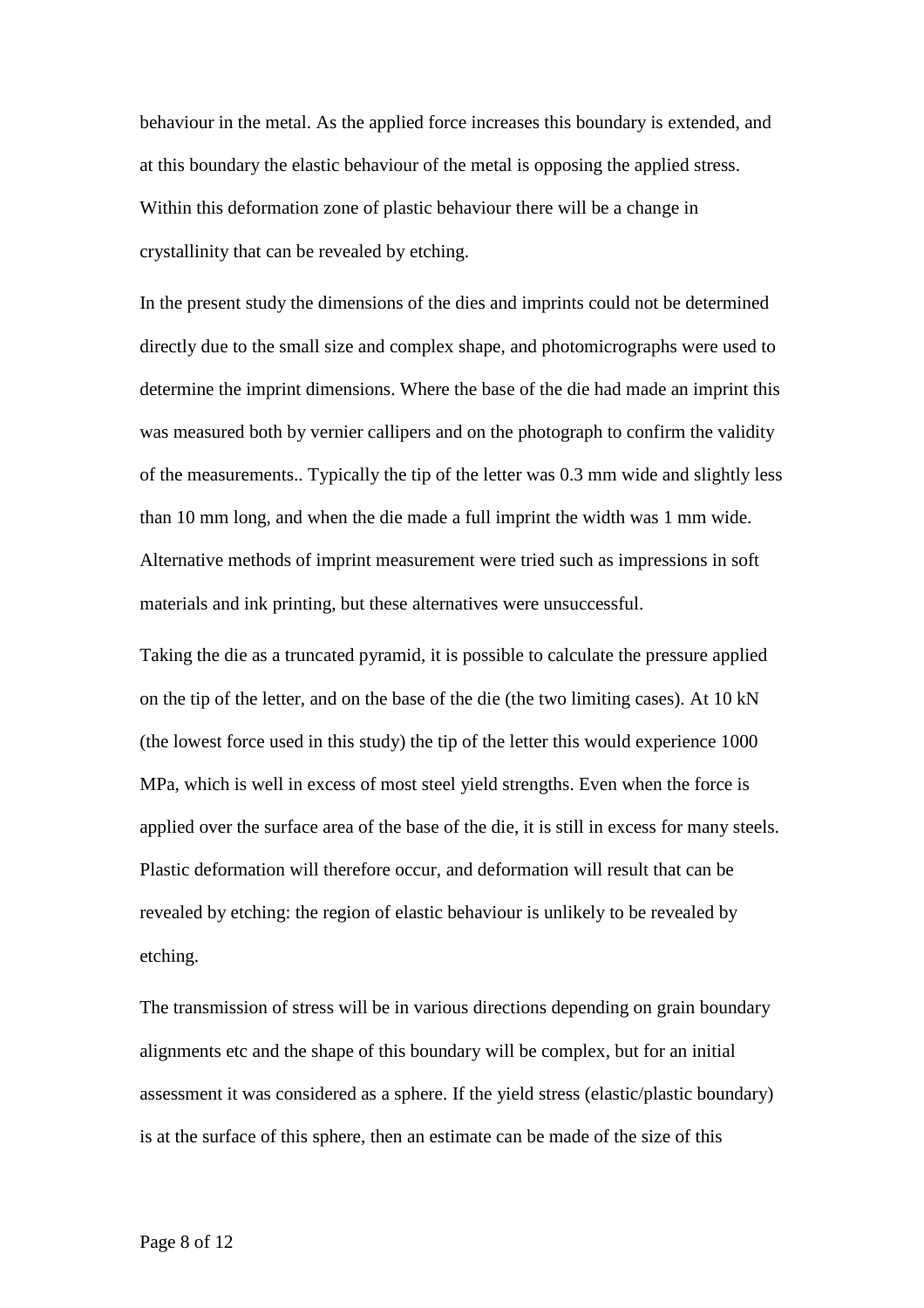boundary by equating the force applied, the yield stress and the surface area of the sphere of plastic behaviour.

Force Applied/ $(4\pi r^2)$  = Yield Stress,

 or r <sup>2</sup>=Force Applied/(4πYield Stress)

Substituting for 20 kN force and 500 MPa yield stress gives r of 1.8 mm., which would suggest that plastic deformation occurs up to a depth of 1.8 mm below the impression. This value is consistent with the observed recovery depths, though it is slightly higher. This is because at the boundary no recovery would be possible and deformation will be small when close to this boundary and may not be recoverable. In the present study at 20 kN recovery was achieved at 1.0 mm.

From this model it can be seen that a larger applied force will result in a greater depth at which recovery may be possible, whilst a steel with a higher yield stress (greater elasticity) will result in a reduced depth of recovery. This is a simplistic model and would require a further study or finite element analysis for validation, but it offers an explanation of why force has an increasing effect but eventually reaches a limit. It also explains the reduced potential for mark recovery with a steel with a higher yield strength.

The effect of applied force is an important addition to the work of Turley since the depth of penetration depends partly on the size of the die and partly on the applied force. It also suggests that the degree of distortion will be dependent on the metal used. In the model proposed above, a metal with a higher plastic/elastic limit may be expected to have a smaller volume of material of changed crystallinity. This appears to concur with Turley's results where increasing carbon content results in a lower depth of restoration/stamp mark ratio (B/A in the Figure 6). It should be noted,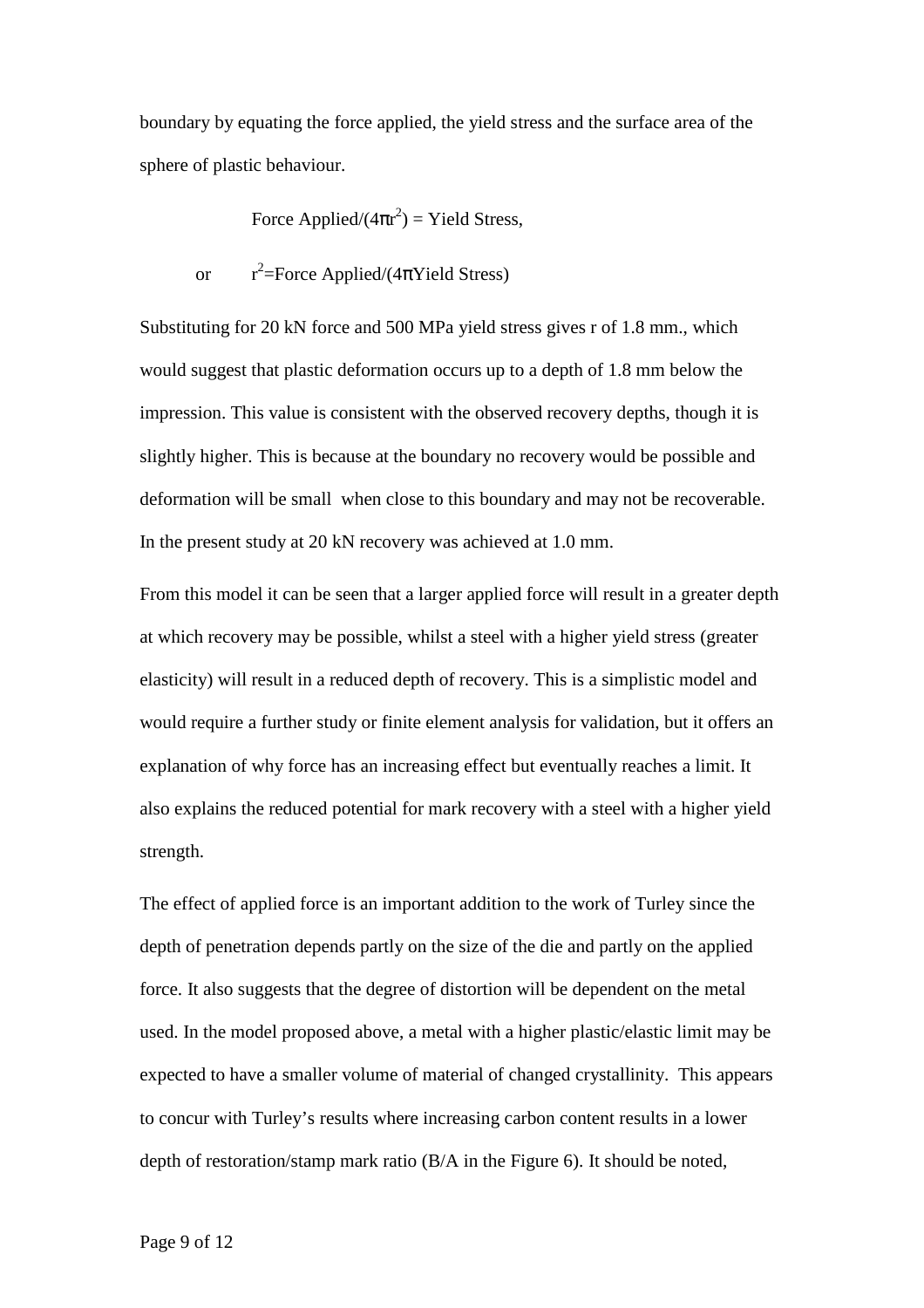though, that Turley reports only two samples for each composition, so this observation needs further confirmation. However, the evidence suggests that manufacturers stamping a component should consider higher applied forces to maximise the chance of recovery of erased marks.

**Grain Realignment.** The effect of stamping and distorting the crystal structure is shown with specimens of Charpy samples that had aligned grain structures. Etching with Fry's reagent revealed the aligned grain structure and how this is re-orientated at the stamp mark. Figure 7 indicates the realignment of the grains at the stamp mark.

**In-Filling Of Imprints**. In Turley's work the imprint was to a maximum of 0.37 mm, but was more typically 0.1-0.2 mm. The present study typically used impressions of greater depth. However, it was noticed during filing that imprints produced at low applied force did not require full removal of the metal before the mark was obliterated and microscopic examination revealed the cause. During the filing operation the burrs that are removed from the surface are also forced into the depression of the stamp mark. Whilst a lot of these are separate iron filings that easily tip out of the groove, some adhere to the base metal and weld together to fill the void. Consequently the imprint is obliterated more easily than expected. However, during etching the corollary is true and the imprint reappears more easily than expected as this extraneous material is leached away. This imprint has a much clearer edge than etching of the re-orientated grain structure, as seen in Figure 3

**Over-Stamping and Grinding.** To obliterate the stamp mark and the underlying structure requires determination. For a criminal, over-stamping with a cold chisel appears to make the imprinted letter unreadable, but the chisel damage is much more localised and a letter may still be recovered. This is due to the localised deformation caused by the chisel in comparison with the die.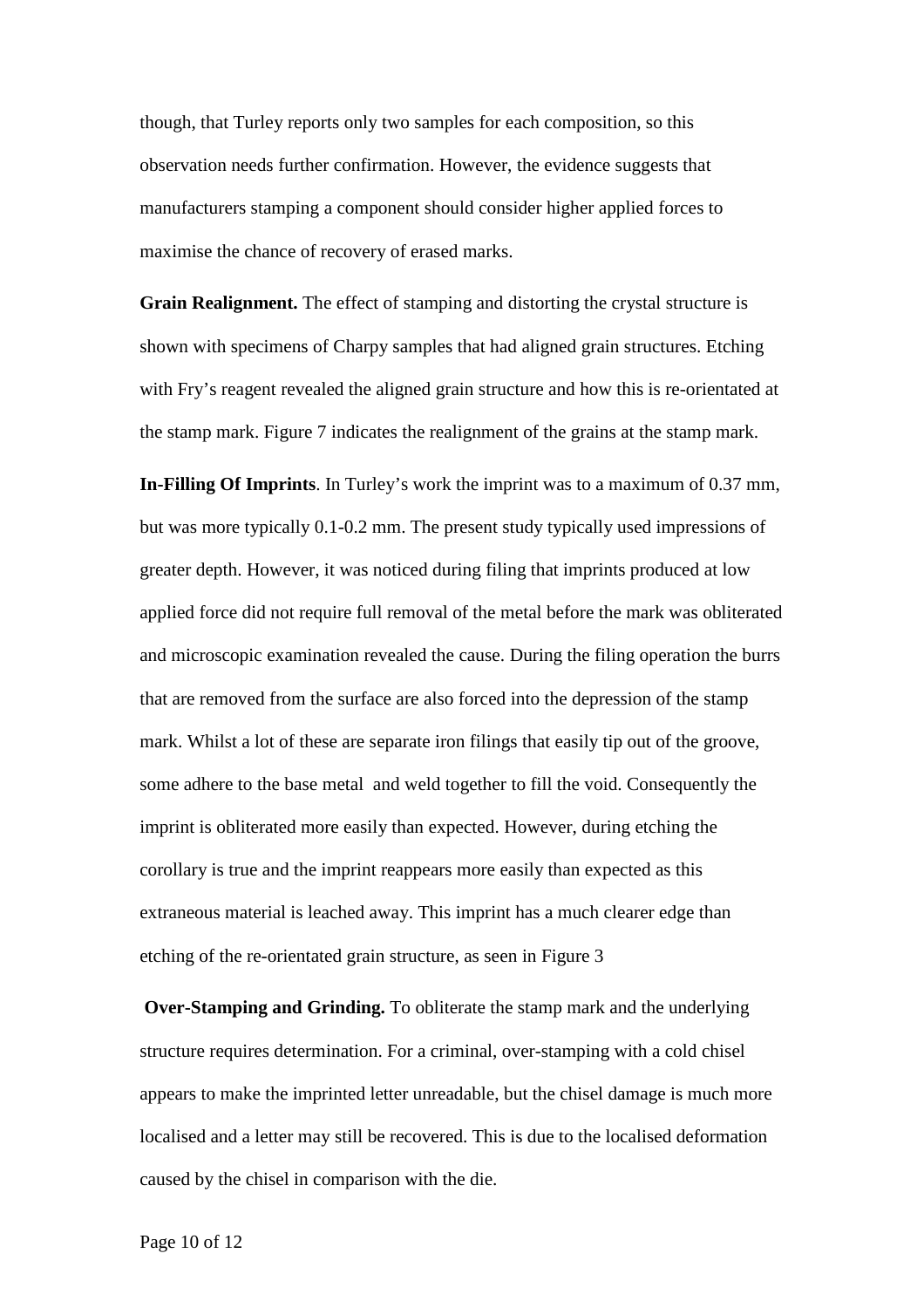Grinding on a grinding wheel may be easier for a criminal than filing, and in this study it removed the lettering easily but it caused limited underlying damage and recovery was relatively easy. In fact, no further polishing of the sample was required when grinding was used.

Filing was most effective at obliteration and required more sample preparation for recovery. However, to be truly effective it requires the manual removal of at least 2 mm of metal to be effective.

**Possible Aging of Fry's Reagent**. In this study, aging of Fry's reagent appeared to occur and to give a decrease in performance and take longer to etch. Over a four-week period it took noticeably longer for recovery to occur and this needs to be considered in recovery activities. The cause was not identified, but in the test carried out to quantify the observation, a 20% increase in etching time was observed over a fourweek period.

## **Conclusion**

This study has confirmed that Fry's reagent is an effective etch for recovering erased identification marks in steel. A test to examine its performance over a period of four weeks demonstrated an increase in etching time from 95 minutes to 115 minutes for mild steel stamped at 45 MPa and with the metal removed to a depth 0.5 mm below the impression. The study also confirmed that over-stamping obliterates the original mark, but this can still be recovered by polishing and etching.

Surface preparation is important and file marks need to be removed by polishing with silicon carbide paper. However, grinding of the surface did not require any further preparation and could be etched directly.